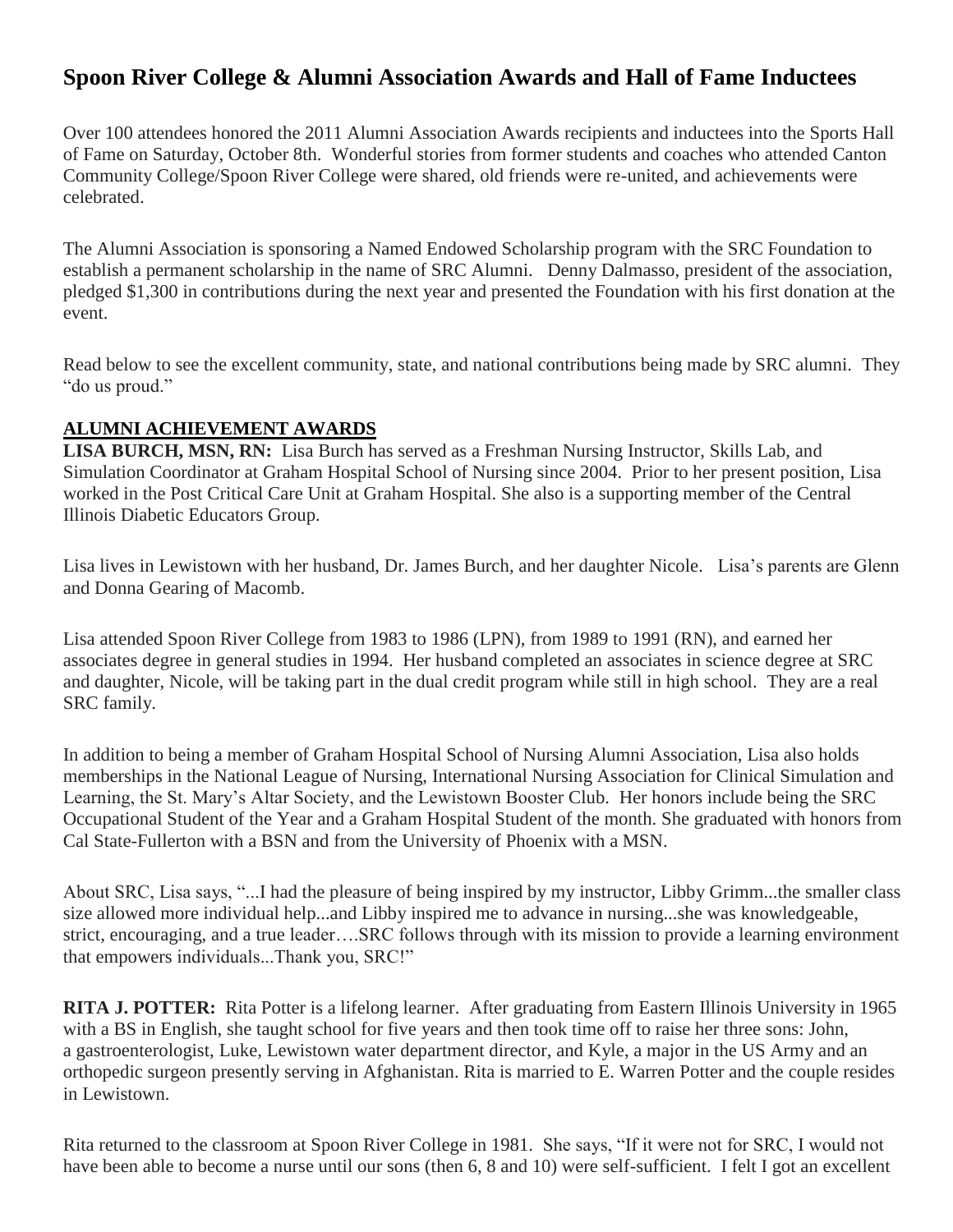education at SRC at a very low cost." She heralds the exceptional teaching of Bob Harland, Bill Wilson, and Jay Curry in particular.

Rita is now a retired RN after 26 years at Mason District Hospital where she was the head nurse in ICU, coordinator of the Cardiopulmonary Rehab program and the director of Community Health and Wellness. She continues to assist with healthcare in and around Spoon River country yet today.

District as a board member, the Spoon River Professional Women's Club, the Chapter C PEO in Vermont, GriefShare, the Emiquon Audubon Society, the U of I Master Gardener program, and Spoon River Anthology presentations.

Rita now attends Community Outreach offerings at SRC including the Retirees Leading program. "I hope to continue to learn until I die and Spoon River College is a big part of that learning," Rita says. "I encourage every student in the area to consider attending SRC."

## **DISTINGUISHED ALUMNI AWARD**

**COLONEL BARTON W. WELKER:** Barton W. Welker currently serves as Commander of the 182d Maintenance Group, Peoria Air National Guard and is a C-130 Pilot. As the commander, Barton leads a team of approximately 240 of the Air Force's best maintainers divided between two squadrons and one flight. The eight transport aircrafts they maintain are valued at over \$30 million each. Colonel Welker also manages \$14 million in support equipment, eight facilities, and the \$10.2 million flying hour program.

Barton attended SRC from 1981 to 1983. He states, "The instructors I had at SRC were some of the best I have ever had. I still use skills that Dr. King, Mr. Black, Mr. Smith, Mr. Lane, Mr. Curry, Mr. Smart, Mr. Till, Mrs. Strode and others taught me 28 years ago. I never met a staff member that wouldn't do anything they could to help you. I am currently finishing my MBA. I can still remember my SRC instructors' names and can only remember three of the instructors I had while working on my BS. So, obviously, my SRC instructors made a bigger impression on me."

Barton lives in Lewistown with his wife, Julie. They have three children: Brodie (17), Jennifer (15) and Josie (12). Barton is very active with Boy Scout Troop 132, VFW Post 5001, the American Legion, the Air Force Association, the National Guard Association of Illinois and the National Guard Association of the United States, the Experimental Aircraft Association, and the American Society for Quality.

Colonel Welker's awards and recognitions are numerous including the National Defense Service

Medal with bronze star, the Global War on Terrorism Service Medal, and the Humanitarian Service Medal.

#### **DISTINGUISHED RETIREE AWARD**

**MARTHA COULTAS STRODE:** Martha Coultas Strode taught at Spoon River College from 1970 to 1995 as a full-time instructor and continued to teach part-time until 2000. She now enjoys her time in Canton, "where exciting things are happening," and lives with, Ted, her husband of 57 years. She has two daughters, current SRC Board of Trustees President Gayle Strode Blodgett, and Megan Strode Taylor, and six grandchildren.

Martha's teaching awards are numerous. She received the Truman Standard Award for Teaching at Spoon River College, the WIU Teaching Award, and the National Science Foundation Award to study the media and politics. She was also selected as a Canton YWCA's Woman of Achievement.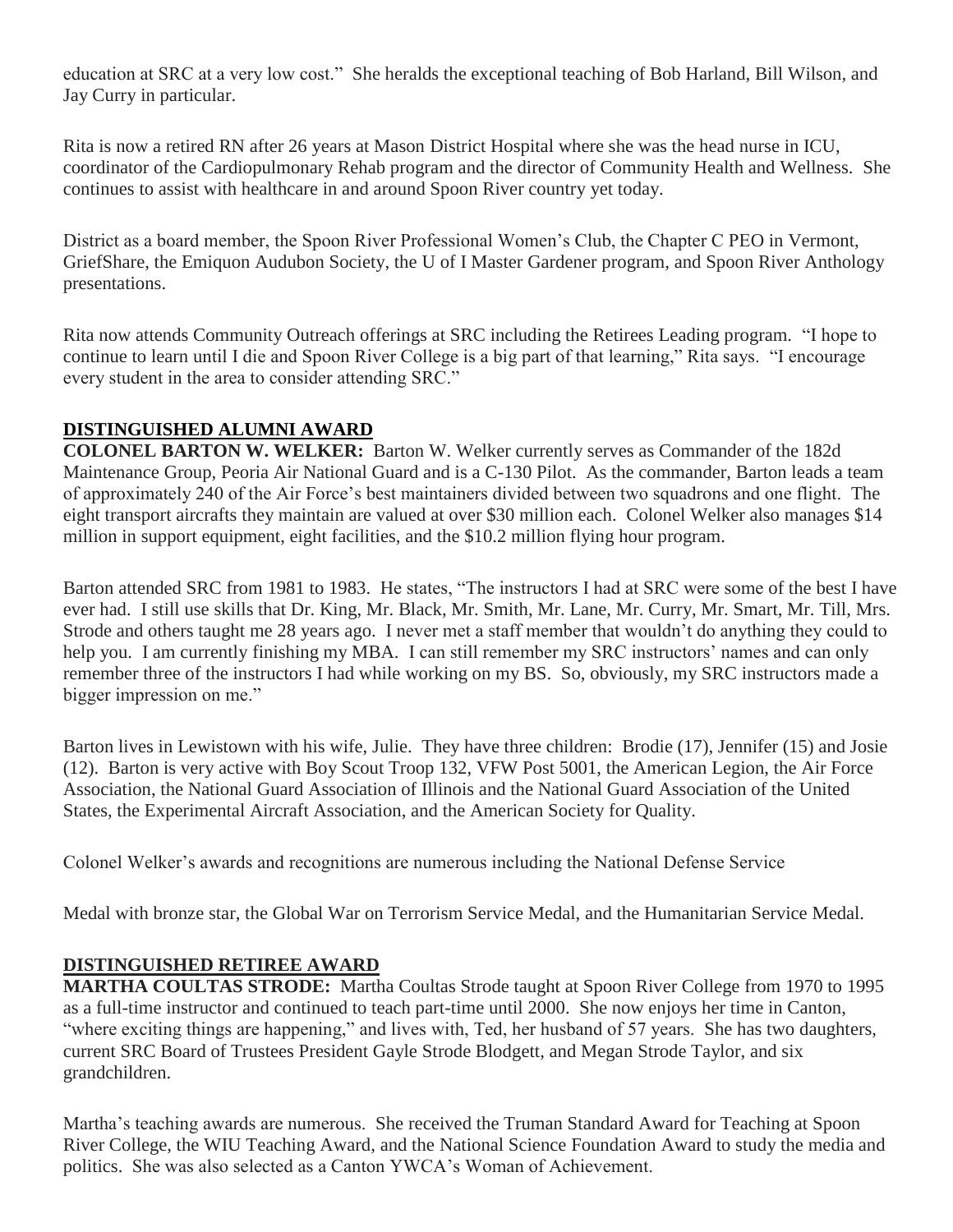Martha remains very active in several civic organizations including Shields Chapel, the Fulton-Mason Crisis Service, the Peoria Chapter of NSDAR, Fulton County Relay for Life, the Nature Conservancy, the Southern Poverty Law Center, the Fulton County Democratic Women and the Peoria Cub Boosters.

Martha still reflects on her wonderful years at SRC. She states, "I began my SRC teaching at DAHM Hall in downtown Canton and then moved to the Jameson Building and finally to the current Canton campus. SRC students were a great mix of recent high school graduates and older adults filled with excitement about returning to school. Dr. Bob Smolich and Dr. Jan Gardner gave the faculty great freedom to develop courses as needed and to teach them in creative ways. I loved being involved with the Honors program and the cultural diversity activities. I cannot imagine a better profession than teaching."

# **OUTSTANDING SERVICE AWARD**

**JEREMY "JAMIE" KROCK:** Dr. Jeremy Krock received his associates degree from Spoon River College after attending from 1976-1978. He is currently the attending anesthesiologist at Children's Hospital of Illinois, with Associated Anesthesiologists, S. C. He is Associate Clinical Professor of Surgery at the University of Illinois College of Medicine in Peoria.

About his time at SRC, Dr. Krock states, "My associate's degree from SRC was even more important than I realized at the time. Attending SRC allowed me to mature as a student under the watchful eye of excellent teachers in a small class setting. Without the open door policies of Dr. King, Mr. Smart, Mr. Black, and Mr. Wilson, I'd probably still be trying to pass some required medical school admission courses."

Dr. Krock has served as Chairman of the American Osteopathic Board of Anesthesiologists and currently sits on the Board of Governors at American Osteopathic College of Anesthesiologists.

Jeremy lives in Peoria with his wife Jeanette, and two sons: Spencer, a junior at Dunlap High School, and Mitchell, a freshman at Bradley University.

As the Founder and Director of the Negro Leagues Baseball Grave Marker Project, Jeremy has brought recognition and honor to several great baseball players who were previously laid to rest in unmarked graves. His efforts have been recognized by Sports Illustrated, ESPN, National Public Radio, and NBC. He received the Robert Peterson Award and the John Coates "Next Generation" Award for baseball research, the Fay Vincent "Most Valuable Partner Award" and the G.I.B.S.O.N. Community Service Award.

#### **SPORTS HALL OF FAME AWARDS**

**RUDY SEPICH:** Rudy has been a valuable member of the Spoon River College community for many years. During the 1960's, 1970's and 1980's, Rudy served the Spoon River College Athletic Department as SRC Head Women's Volleyball Coach and Head Women's Softball Coach. In addition, he was the official scorekeeper at basketball games and drove the teams to competitions.

Rudy was also a leader in community athletics serving as the Canton Youth Softball Commissioner. In addition, he coached both the Youth Softball traveling teams and Youth Baseball teams.

Rudy's invaluable service and leadership to Spoon River College, the Athletic Department and to SRC studentathletes cannot be measured.